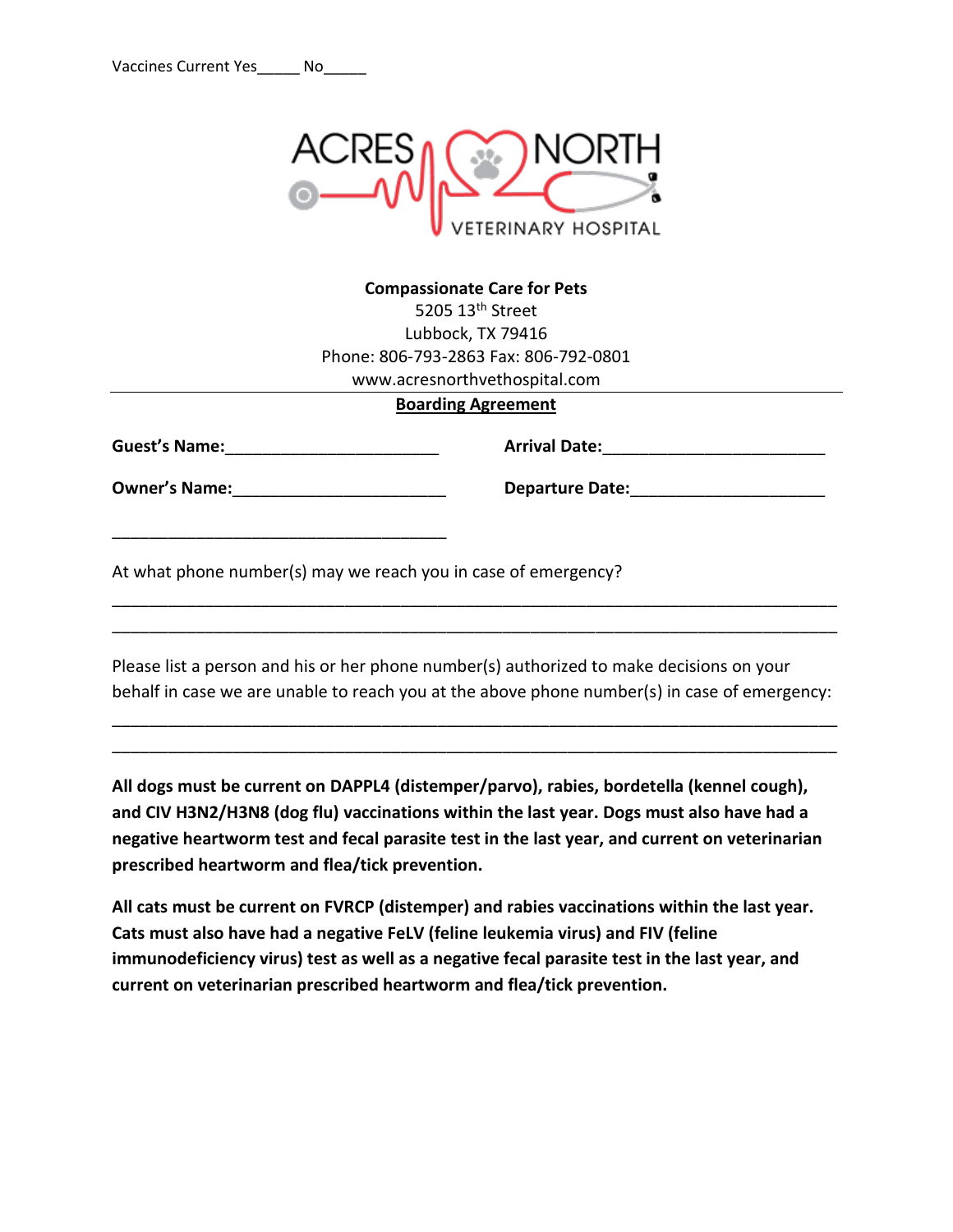I would like Acres North to feed my pet the hospital provided diet as listed below.

I would like Acres North to feed my pet's regular diet, which I have provided. My pet is currently eating the following diet:

Name of Food:\_\_\_\_\_\_\_\_\_\_\_\_\_\_\_\_\_\_\_\_\_\_\_\_\_\_\_\_\_\_\_\_\_\_\_\_\_\_\_\_\_\_\_\_\_\_\_\_\_\_\_\_\_\_\_\_\_\_\_ How Much?

How Often?\_\_\_\_\_\_\_\_\_\_\_\_\_\_\_\_\_\_\_\_\_\_\_\_\_\_\_\_\_\_\_\_\_\_\_\_\_\_\_\_\_\_\_\_\_\_\_\_\_\_\_\_\_\_\_\_\_\_\_\_\_\_

Please list any medications and supplements that your pet is currently taking. All prescription medications must be in their original pill vial with prescription label affixed (pill organizers and other containers will not be accepted). Example: Diphenhydramine 25 mg 1 tablet by mouth every 12 hours.

| ∸        |  |  |
|----------|--|--|
| ∽<br>. ـ |  |  |
| ⌒<br>ັ   |  |  |

\_\_\_\_\_ I would like to **elect** for the optional boarding health insurance for my pet and agree to the terms listed in the attachment below.

\_\_\_\_\_ I would like to **decline** the optional boarding health insurance and understand that I will be responsible for any charges for my pet should <he> become ill while staying at Acres North Veterinary Hospital for boarding.

What can our Boarding Technicians do to make your pet's visit more enjoyable? Please initial by any additional Special Services that you desire to have performed during your pet's stay:

\_\_\_\_\_ **Bath** – please note that if you choose this service, you must pick up your pet after 2 PM on weekdays or after 12 PM on Saturdays. This is to allow our Kennel Technicians time to bathe your pet and for drying time. Medicated baths will incur an additional charge (varies).

**Pawdicure/Nail Trim** – toenails will be trimmed with standard nail trimmers.

**Express Anal Glands** – anal glands will be checked and expressed. A Technician will visually inspect the material to check for infection and if noted, alert the attending Veterinarian. Cologne will be applied.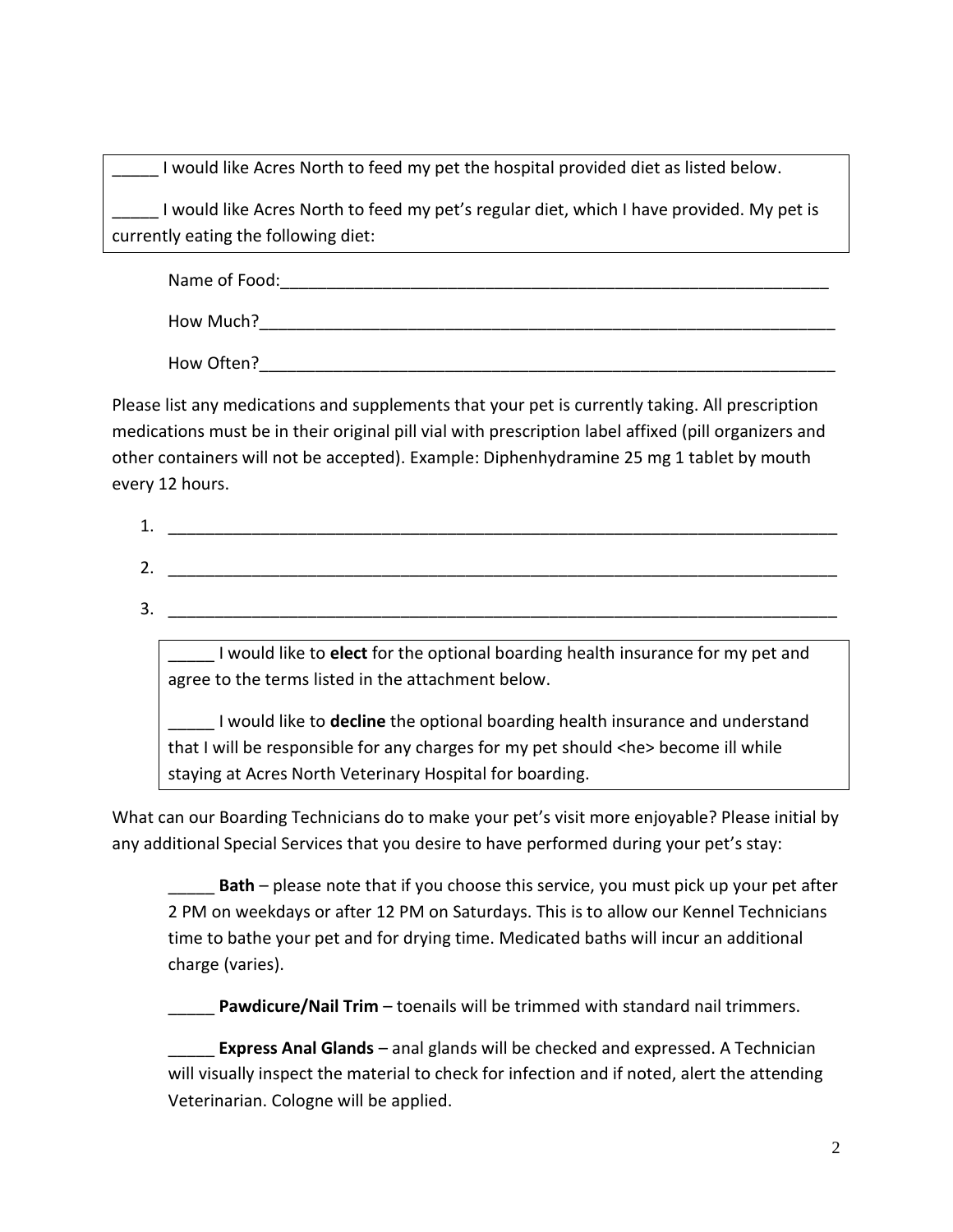**Dremmel Pawdicure/Nail Trim** – toenails will be trimmed and smoothed with a Dremmel tool.

**Ear Cleaning** – the ears will be cleaned with a non-medicated ear cleanser.

\_\_\_\_\_ **Spa Package** – a non-medicated bath, standard pedicure/nail trim, express anal glands, and ear cleaning will be performed, with a 10 % savings to you. Please note that if you choose this service, you must pick up your pet after 2 PM on weekdays or after 12 PM on Saturdays. This is to allow our Kennel Technicians time to bathe your pet and for drying time. Medicated baths will incur an additional charge (varies).

I give consent to allow Acres North Veterinary Hospital to post pictures of my pet on associated social media accounts and website. I understand that this is revocable with my written notification.

\_\_\_\_\_ I **decline** the posting of any pictures of my pet to Acres North Veterinary Hospital's social media accounts and website.

Please list any personal items that you have decided to bring with your pet, such as beds, clothes, collars, leashes, etc. below:

Luggage:

**When you take home your pet, please do not let your pet eat or drink excessively the first day home. This is a common mistake and often causes vomiting and/or diarrhea. Wait at least one hour before giving a small portion of food or water. Please call us at 806-793-2863 with any questions.**

\_\_\_\_\_\_\_\_\_\_\_\_\_\_\_\_\_\_\_\_\_\_\_\_\_\_\_\_\_\_\_\_\_\_\_\_\_\_\_\_\_\_\_\_\_\_\_\_\_\_\_\_\_\_\_\_\_\_\_\_\_\_\_\_\_\_\_\_\_\_\_\_\_\_\_\_\_

**Your signature below indicates that you have reviewed this agreement in its entirety and that you agree with the terms for boarding. I affirm that I am at least 18 years of age and above the legal age of majority in the state of Texas. If you have any questions about this agreement, please ask a Customer Service Representative or our Practice Manager.**

| <b>Printed Name:</b>   | <u> 2001 - An t-Alban Alban (b. 1982)</u> |  |
|------------------------|-------------------------------------------|--|
| Signature:             |                                           |  |
| Date:                  |                                           |  |
| <b>Admit Employee:</b> |                                           |  |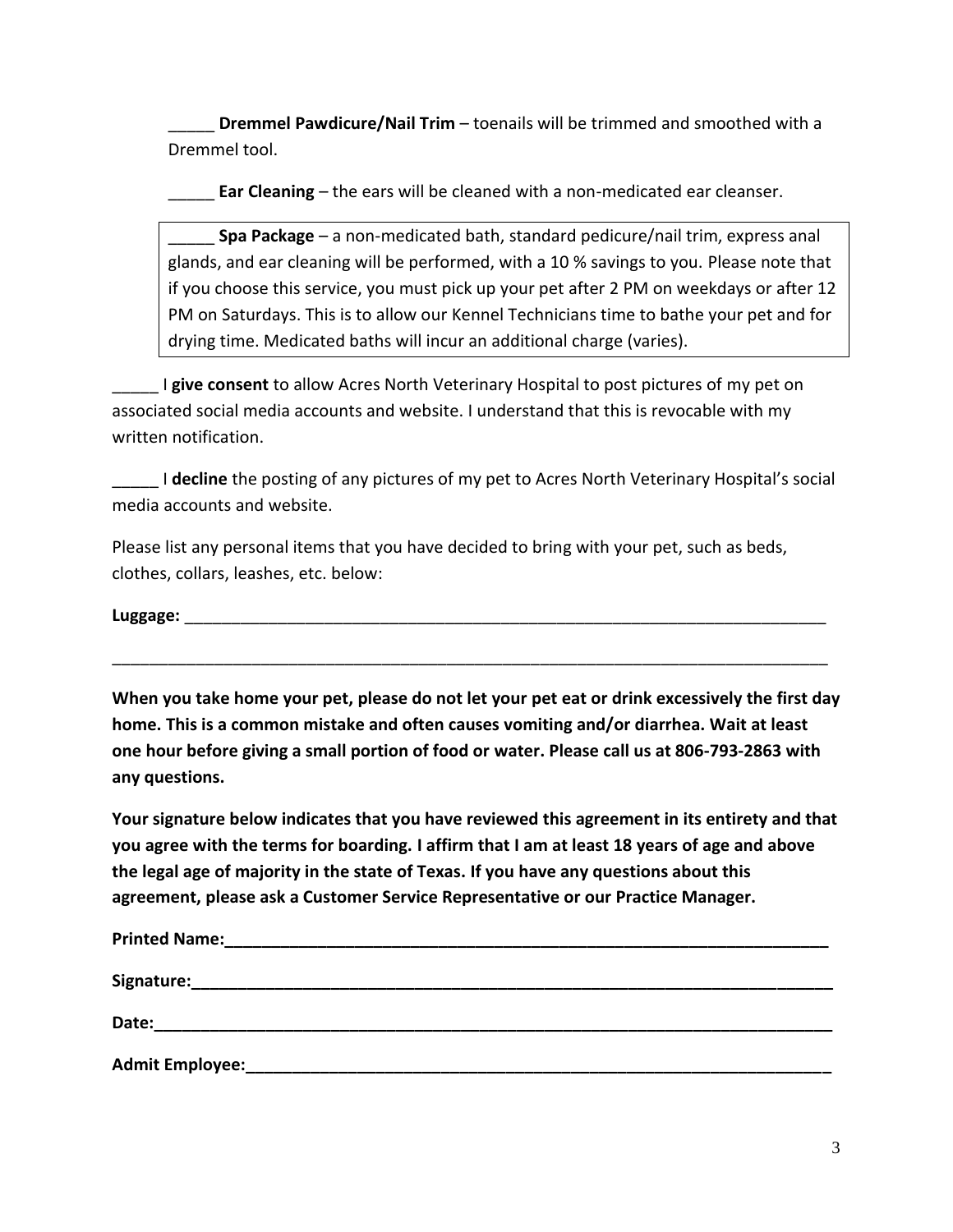## **From Acres North For Your Information:**

Vaccinations can take up to 10 days in most dogs and cats to be considered protective, and need to be planned for ahead of time to protect your pet from disease and protect all of our boarding guests. Acres North must have proof of vaccinations administered by a licensed veterinarian prior to boarding your pet. Acres North does not accept owner-administered vaccinations. If you do not have proof of current vaccinations administered by a veterinarian as listed above, you agree to have Acres North perform an examination (if needed) and administer the necessary vaccinations and perform any necessary tests at time of arrival.

Upon arrival, your pet will be visually inspected for signs of fleas, ticks, tapeworms, and other external and internal parasites. If any are found by our Boarding Technicians, the Veterinarian will be alerted and an appropriate treatment will be administered at your cost.

Acres North proudly feeds Royal Canin® Gastrointestinal Low Fat dry food to our canine guests and Royal Canin® Gastrointestinal High Energy dry food to our feline guests. If your pet tends to be particular about food or is on a prescription food, we strongly recommend that you bring that food for your pet's stay with us to minimize the risks of an upset stomach.

Administration of supplements and/or medications will incur an additional charge per day. Please list the drug name, strength, how much, route of administration, and how often you are giving the medication/supplement:

Acres North is pleased to offer health insurance for your pet while boarding here. If your pet becomes ill while a guest at Acres North *between the time of arrival and departure*, then Acres North will cover the cost up to \$150.00 of services and medications. If the charges are above \$150.00, then the attending veterinarian will discuss this with you and get consent for further treatment. If any illness occurs prior to the arrival date or after the departure date, you will be responsible for any associated charges should you consent to treatment. Please be advised that in Texas, any diagnostic tests, prescribing of medication, or treatment requires a valid and current Veterinarian-Client-Patient Relationship in the form of an examination.

In the event of your pet's illness or injury, Acres North Veterinary Hospital will attempt to reach you to discuss the situation and gain consent for treatment. If we are unable to reach you, we will attempt to reach your designated emergency contact. If we are unable to reach your emergency contact, you consent to and authorize the veterinarians and staff of Acres North Veterinary Hospital to perform what the Veterinarian deems as necessary to stabilize your pet or address the situation and do what is best for your pet's veterinary care.

The staff of Acres North Veterinary Hospital love to share pictures of our guests and patients with the community through social media such as Facebook® and Twitter® and our website.